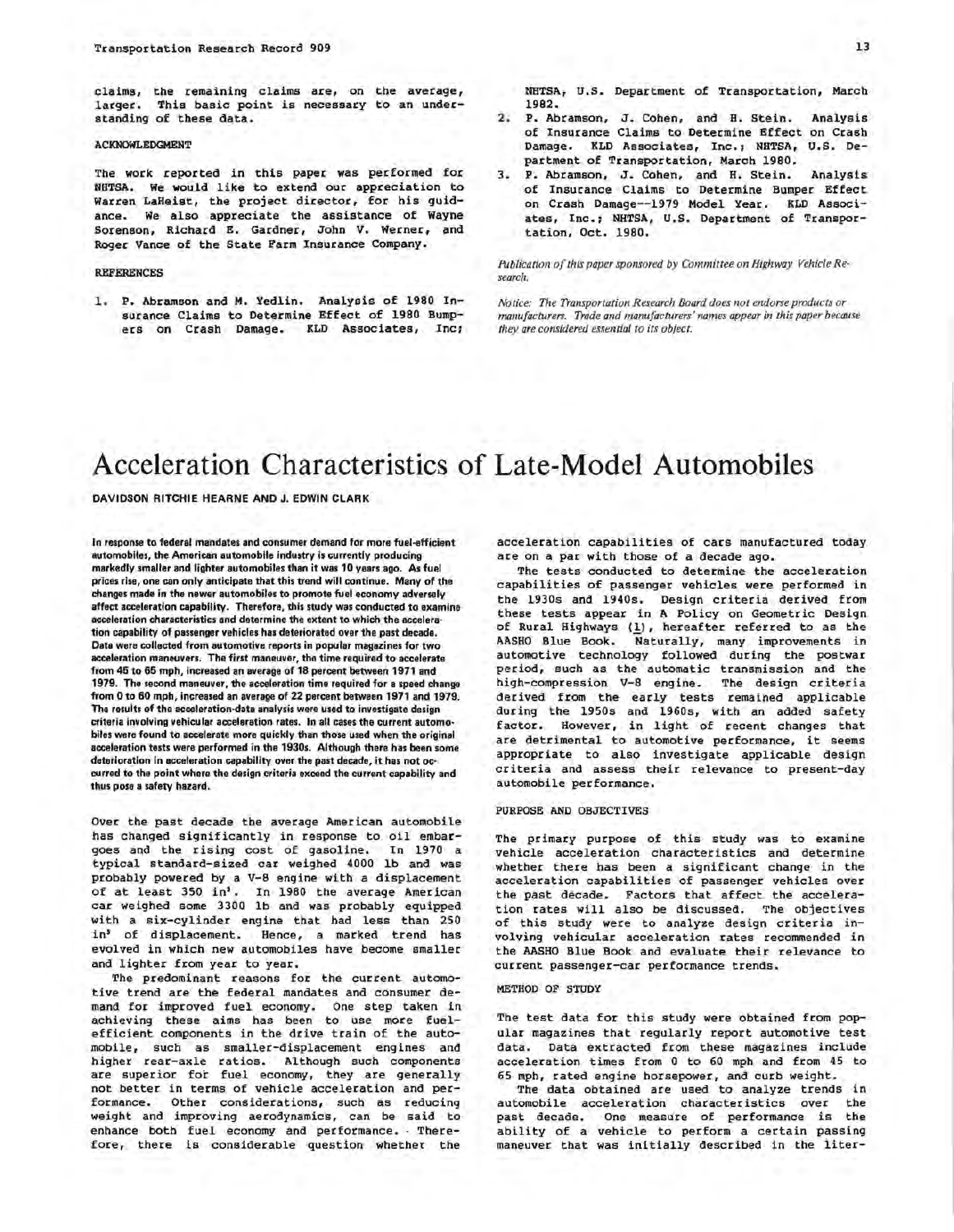ature (2-5) during the 1950s and 1960s. Another measure of performance analyzed is the trend in weight-to-horsepower ratio during the past decade and its significant relationship with the acceleration capability for the vehicle.

By using the current test data, comparisons are made with design criteria in the AASHO Blue Book<br>that involve vehicular acceleration rates. The that involve vehicular acceleration rates. three design areas analyzed were (a) passing sight distance, (b) lengths of acceleration lanes, and (c) sight distance at intersections.

#### ANALYSIS OF ACCELERATION CHARACTERISTICS

Vehicle characteristics of significant importance in highway design include acceleration, fuel economy, braking deceleration, and physical dimensions. This study is concerned only with the acceleration characteristics of passenger vehicles, namely, the capacity to accelerate between a range of speeds that would likely be found in certain maneuvers involved in typical traffic operations.

Many variables affect the acceleration characteristics of an automobile. Malliaris, Hsia, and Gould (\_§.) stated that the most appropriate parameter used to estimate acceleration capabilities was the horsepower-to-weight ratio. The test data used in this study were obtained from popular magazines, each of which has its own test control criteria and reporting standards. Therefore, considerable effort was made to select data that were believed to be reliable and representative of the particular model being tested. Special-production automobiles and cars equipped with high-performance engines were not included in the test data for this study.

#### Data Collection

The trend toward smaller vehicles with lighter curb weights and lower-powered engines raises the question of whether or not modern automobiles accelerate as well as cars manufactured a decade ago. To analyze this question, vehicle acceleration data from popular magazines (Consumer Reports, Motor Trend, and Car and Driver) were recorded for selected model years during the past decade. Using data reported in these automotive tests has several advantages. One of these is that all cars were tested when they were new. This procedure eliminates any decline in acceleration capability that may develop as an automobile ages. A second advantage is that a wide assortment of models are tested and reported in the magazines during any particular model year. Therefore, it is possible to select a group of models that is a representative sample of all automobiles manufactured during that year.

Acceleration times were recorded for automobile model years 1971, 1973, 1975, 1977, and 1979 for two maneuvers: (a) acceleration from 45 to 65 mph and (b) acceleration from 0 to 60 mph. The first maneuver is typical of a change of speed involved in a highway passing maneuver and will be used to compute a full acceleration rate that is representative of speeds in this range. The second maneuver, acceleration from O to 60 mph, is the most commonly reported acceleration maneuver and is a measure of full acceleration through the range of gears in the transmission of the test vehicle.

Weighting factors based on the relative sales volumes were developed for each model (7). Instead of calculating the arithmetic mean of the acceleration times achieved for a particular maneuver in various vehicles, the weighting factor is incorporated to more adequately represent the car population for a model year. The weighting factor is necessary because different vehicle models have widely

variable annual sales volumes. Therefore, the weighting factor permits popular vehicle models to be weighted more heavily in computing the acceleration characteristics of the average new vehicle in the traffic stream during each model year.

The weighting factor was obtained by dividing the fractional part of the sales of a particular model by the total domestic automobile sales for a given year. In many cases, test data were not available for all models produced during a certain year. The procedure adopted to adjust for this situation was that sales for any omitted model were added to a model for which test data were available. Such substitution practices were almost always limited to automobiles of the same size and produced by the same manufacturer. Many such automobiles, often referred to as corporate twins, are manufactured on the same assembly line and are virtually identical except for minor exterior differences. One example of such a pair is the subcompacts from the Chrysler Corporation, the Plymouth Horizon and the Dodge Omni.

Horsepower ratings as claimed by the manufacturer were used for all calculations. Before 1972, the ratings reflect gross horsepower. Beginning with the model year 1972, the ratings are a measure of net horsepower. The test weight is the curb weight plus 300 lb to allow for an average on-board loading (weight of driver and fuel). These variables are used to calculate the weight-to-horsepower ratio, the magnitude of which is often used **as a** basis for estimating the acceleration capability of a vehicle. Generally, as the weight-to-horsepower ratio increases, the acceleration capability decreases.

### Passing Distance

One test performed during several model years and reported in the literature (2-5) provides information on automobile acceleration capabilities by determining the time and distance required to safely complete a passing maneuver. A typical passing maneuver is shown schematically in Figure 1. Car A passes car B on a two-lane highway and must return to the right lane before encountering oncoming car C. Three car lengths ( 60 ft) between cars **A** and B and 200 ft between cars A and C are assumed as minimum safe clearance distances. All cars are assumed to be traveling at 40 mph, and car A accelerates at its full rate while overtaking car B.

An analysis of the ability of cars to perform this passing maneuver during the selected study years may reflect a trend in automobile acceleration characteristics. The value assumed for acceleration is the full rate from 45 to 65 mph that was obtained for each test vehicle. The weighted average times for all test vehicles of each model year under study are given below:

| Year | Time(s) | Avg Acceleration<br>Rate (fps <sup>2</sup> ) |
|------|---------|----------------------------------------------|
| 1971 | 8.4     | 3.49                                         |
| 1973 | 9.4     | 3.12                                         |
| 1975 | 9.4     | 3.12                                         |
| 1977 | 10.1    | 2.90                                         |
| 1979 | 9.9     | 2.96                                         |

The weighted average time  $(t_a)$  for any one year is calculated by the following equation:

$$
= w_1t_1 + w_2t_2 + w_3t_3 + \ldots + w_nt_n \tag{1}
$$

where

 $t_{\rm a}$ 

- $w = weighting factor,$
- $t =$  time required for acceleration maneuver, and
- $n = number of test cars observed.$

Ē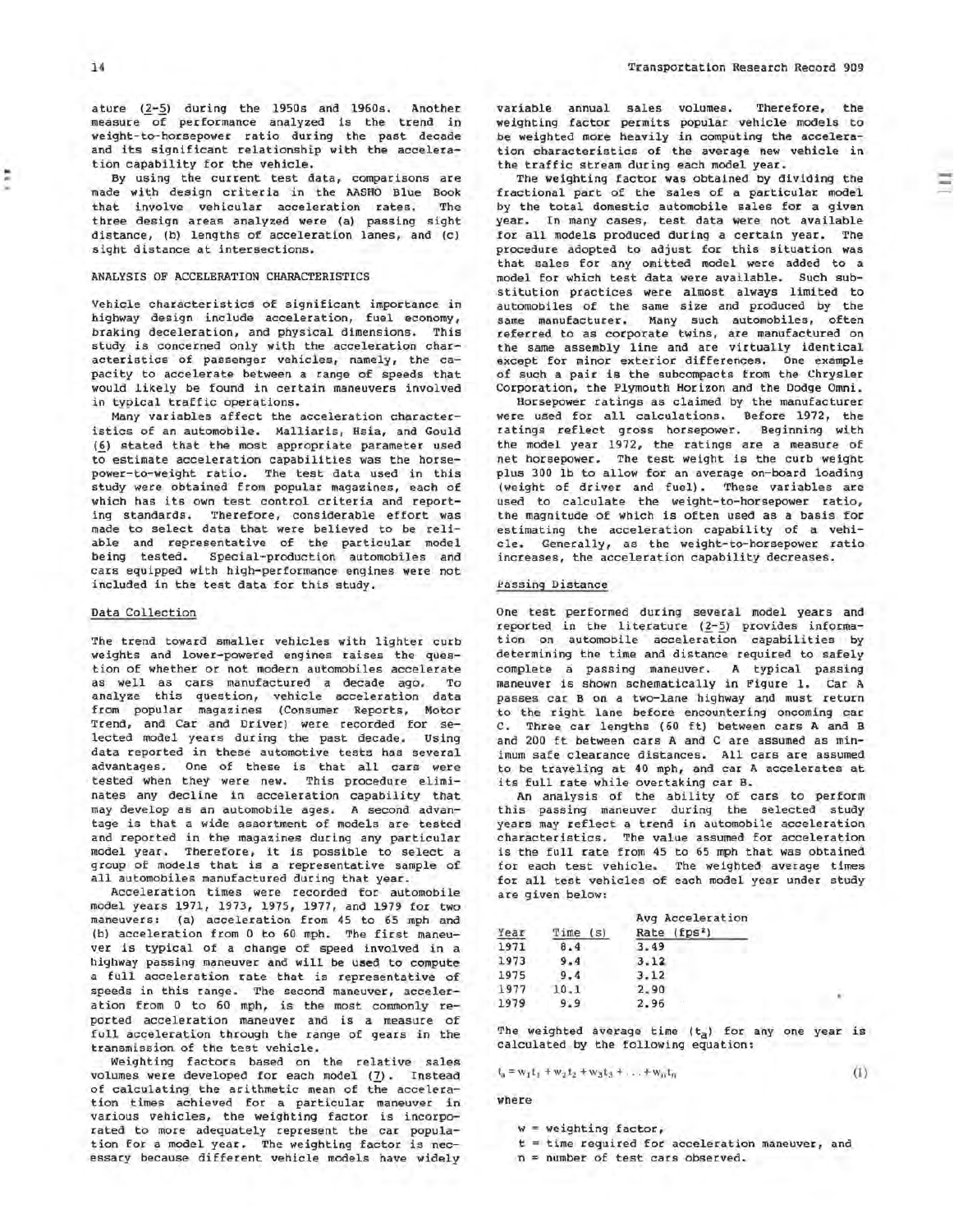Figure 1. Schematic diagram of typical passing maneuver.



The passing distance (S) required for the maneuver depicted in Figure 1 is computed by using the general dynamics formula for accelerated motion as follows:

$$
S = at^2 + v_1t \tag{2}
$$

where

a = rate of acceleration, t = time of accelerated motion, and

 $v_i$  = initial velocity.

With reference to the dimensions in Figure 1, the following expressions can be obtained:

$$
S_B + 60 = S_A \tag{3}
$$

 $D = S_A + 200 + S_C$ (4)

where  $S_A$ ,  $S_B$ , and  $S_C$  are the distances in feet traveled by cars A, B, and c, respectively. Substitution of Equation 2 into Equations 3 and **<sup>4</sup>** and sim plification leads to the following formulas:

$$
at^2 = 120 \tag{5}
$$

$$
D = 0.5a^{2} + 117.3t + 200
$$
 (6)

where a is the acceleration rate of car A in feet per second per second and tis the time for car A to overtake and gain 60 ft on car Bin seconds.

With the acceleration rate (a) known, it is possible to solve directly for time (t) by using Equation 5. Substitution of these values into Equation 6 will yield the total passing distance (D). The results of the computations performed to calculate the passing times and distances are presented below. (These values could be considered a little conservative, since in the passing maneuver the passing vehicle is initially traveling at 40 rather than 45 mph.)

| Year | Passing<br>Time (s) | Distance (ft) |
|------|---------------------|---------------|
| 1971 | 5.87                | 949           |
| 1973 | 6.20                | 988           |
| 1975 | 6.20                | 988           |
| 1977 | 6.43                | 1015          |
| 1979 | 6.36                | 1007          |

The passing times and distances given above increased somewhat for each consecutive test year until that trend was reversed in 1979. The largest difference between any two years occurred between 1971 and 1973, with an increase from 949 to 988 ft.

Stonex (4) determined passing distances for automobiles during the 1950s. For the year 1952, a value of 944 ft was obtained, and for 1957, the value was 790 ft. These values are less than the values obtained in this study. This result may not be that surprising when it is recalled that the average of advertised horsepower reached a maximum in 1958 (8). Thus, the values obtained in this

study for the 1970s may result from a decline in performance, the use of conservative acceleration rates, or a combination of these two factors;

#### Acceleration Time from 0 to 60 Mph

Another test widely reported in automotive literature is the time to accelerate from O to 60 mph. This parameter is the most commonly reported performance criterion because it is a measure of full acceleration through the range of gears in the transmission of the test vehicle. The time required for this maneuver was recorded for each test vehicle and then weighted based on volume of sales for each vehicle for the selected model year.

The average times as determined by this analysis are given below:

| Year | Time (s) |  |
|------|----------|--|
| 1971 | 12.7     |  |
| 1973 | 14.1     |  |
| 1975 | 14.8     |  |
| 1977 | 15.5     |  |
| 1979 | 15.5     |  |

During the study period, it is readily apparent that the time required for this acceleration maneuver has increased more than 20 percent, whereas it remained unchanged between 1977 and 1979.

It has been reported that the horsepower-toweight ratio of a particular vehicle is the simplest and most convenient means of relating a physical characteristic of the vehicle to its 0-to-60-mph acceleration time (6). The relationship between these two variables is inversely proportional; values for one variable increase as those for the other decrease, and vice versa. By inversion of the horsepower-to-weight ratio, a directly proportional relationship is made possible to compare the O-to-60-mph acceleration time with the weight-to-horsepower ratio. This procedure was followed in analyzing the test data for selected model years because it is often more convenient to analyze a positive linear relationship than a negative one.

By using simple linear regression, an analysis of 0-to-60-mph acceleration time (ordinate) versus weight-to-horsepower ratio (abscissa) was performed for the years 1971, 1975, and 1979. The best-fitting lines with these data appear in Figure 2. Values of the correlation coefficient (r) obtained were 0.95, 0.92, and 0.71 for 1971, 1975, and 1979, respectively. Corresponding values of the coefficient of determination  $(r^2)$  were 0.89, 0.85, and 0.50, respectively. One noticeable feature is that the

Figure 2. Simple linear regression analysis of O-to-60.mph acceleration time versus weight-to-horsepower ratio.

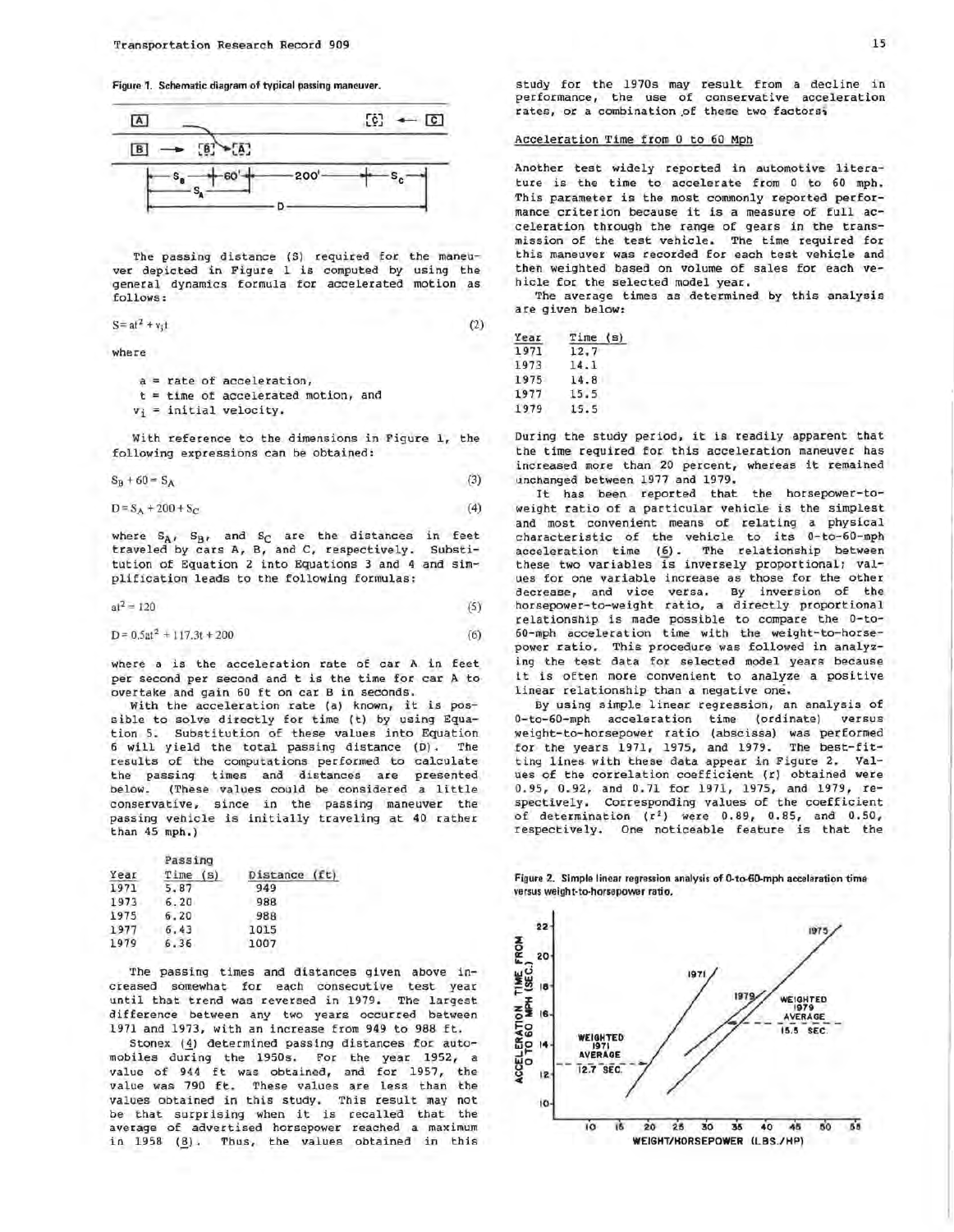. ..

line that represents 1971 is considerably removed from the 1975 and 1979 lines. One possible explanation for this occurrence is the definition of advertised horsepower used in each case. Prior to 1972, advertised horsepower was described as gross horsepower, or that which was developed by an engine without any load on it. Since 1972, horsepower ratings have been a measure of net horsepower, or that which is developed by an engine under loadings imposed on it as installed in a vehicle.

From Figure 2, one important observation noted is that the range of values in the independent and dependent variables is not so great for 1979 as that for the two earlier years. Therefore, there is a trend toward more uniformity in weight-to-horsepower ratios and acceleration times. This finding is in agreement with a study (9) conducted by Glauz, Harwood, and St. John, which concluded that the size and performance of future vehicles will be more homogeneous than those of present and past vehicles. Another important observation to be made is that the weighted average of acceleration time increased from 12.7 s in 1971 to 15.5 sin 1979. Accordingly, it is reasonable to conclude that automotive performance deteriorated slightly during the 1970s.

# EVALUATION OF DESIGN CRITERIA

Many of the design criteria in the AASHO Blue Book are related to the physical dimensions and operating characteristics of motor vehicles. The acceleration capability of a vehicle must be considered in three particular areas of highway design: passing sight distance, length of acceleration lanes, and sight distance at intersections.

Design calculations generally make use of normal rates of acceleration, or rates that would be typical of an average driver. Weinberg and Tharp (10) state that there is some level or narrow band of acceleration above which drivers will experience discomfort. Acceleration rates that exceed this level are of little or no importance in traffic operations because many drivers would be hesitant to accelerate so rapidly. Any design criteria to be based on acceleration rates should use the rate that the average driver perceives as a reasonable or typical value.

For the purpose of this study, however, it is convenient to compare full rates of acceleration determined from previous tests to the values determined from current tests. One reason is that full acceleration rates are less susceptible to variation from driver to driver but more dependent on the capabilities of the particular test vehicle. Should current full rates reflect inferior vehicle performance when compared with rates from the past, it is logical to conclude that a decline in automotive acceleration performance has occurred. Once the relationship between the full rates from the original and current tests has been established, it is then appropriate to evaluate the relevance of the design values of the normal acceleration rates from the original tests to the present time.

#### Passing Sigbt. Distance

Passing sight distance on two-lane highways for design purposes is determined on the basis of the length necessary to complete a normal passing maneuver safely, The passing driver must be able to see enough of the highway ahead so that the vehicle can pass and return to the right traffic lane before it encounters oncoming traffic.

Four elements are considered in the determination of passing sight distance: initial maneuver distance, distance traveled during occupation of the left lane, clearance length, and distance traveled by the opposing vehicle,

The acceleration capability of the passing automobile is incorporated in the calculation of the first element of safe passing sight distance, the<br>initial maneuver distance. This distance is initial maneuver distance. traveled while a driver accelerates and encroaches on the left lane, From the AASHO Blue Book, the distance (d) traveled during the initial maneuver is

 $d = 1.47t(v - m + at/2)$ 

where

 $t =$  time of initial maneuver (s),

- $a = average acceleration rate (mph/s)$ ,
- $v = average speed of passing vehicle (mph)$ , and
- $m = difference$  in speed between passing vehicle and passed vehicle {mph),

Field studies of vehicle passing practices were conducted by the Public Roads Administration from 1938 to 1941 (11). Their results for vehicle acceleration rates during the initial maneuver period, as presented in the AASHO Blue Book, are given below:

|                                      | Speed     | (mph)     |           |           |
|--------------------------------------|-----------|-----------|-----------|-----------|
| Item                                 | $30 - 40$ | $40 - 50$ | $50 - 60$ | $60 - 70$ |
| Avg passing speed<br>(moh)           | 34.9      | 43.8      | 52.6      | 62.0      |
| Avg acceleration<br>(mph/s)          | 1.40      | 1.43      | 1.47      | 1.50      |
| Time $t$ (s)                         | 3.6       | 4.0       | 4.3       | 4.5       |
| Initial maneuver<br>distance d (ft)  | 145       | 215       | 290       | 370       |
| Total passing sight<br>distance (ft) | 1035      | 1460      | 1915      | 3380      |

As shown above, the distances traveled during the initial maneuver period are only about 15 percent of the total passing sight distances, which incorporate three additional elements. Nevertheless, acceleration capability is important in ensuring that a vehicle achieves the average passing speed during its occupation of the left lane. The distance traveled during occupation of the left lane is the single largest element of the total passing sight distance and is calculated by assuming a constant average passing speed. Therefore, no acceleration rate is included.

Comparison of the acceleration rates given above with full rates from 1937 (below) and those from the present should provide a measure of the adequacy of the design values. Full rates for 1937 are listed below:

| Speed (mph) | Distance (ft) |
|-------------|---------------|
| $0 - 30$    | 222           |
| $30 - 40$   | 226           |
| $40 - 50$   | 364           |
| $50 - 60$   | 575           |
| $60 - 70$   | 908           |

Full rates for the present for a typical 1979 automobile and data collected for a poorly performing 1981 automobile whose acceleration capability was the poorest observed are given below:

|           | Typical 1979 Automobile |         |          | Poorly<br>Performing<br>1981 Automobile |         |
|-----------|-------------------------|---------|----------|-----------------------------------------|---------|
| Speed     | Time                    | Rate    | Distance | Time                                    | Rate    |
| (mph)     | (s)                     | (mph/s) | (ft)     | (s)                                     | (mph/s) |
| $0 - 30$  | 4.4                     | 6.82    | 97       | 5.8                                     | 5.17    |
| $30 - 40$ | 2.5                     | 4.00    | 128      | 3, 3                                    | 3.03    |
| $40 - 50$ | 3.7                     | 2.70    | 244      | 4.4                                     | 2.27    |
| $50 - 60$ | 4.9                     | 2.04    | 395      | 5.8                                     | 1.72    |
| $60 - 70$ | 7.4                     | 1.35    | 705      | 8.2                                     | 1.22    |

(7)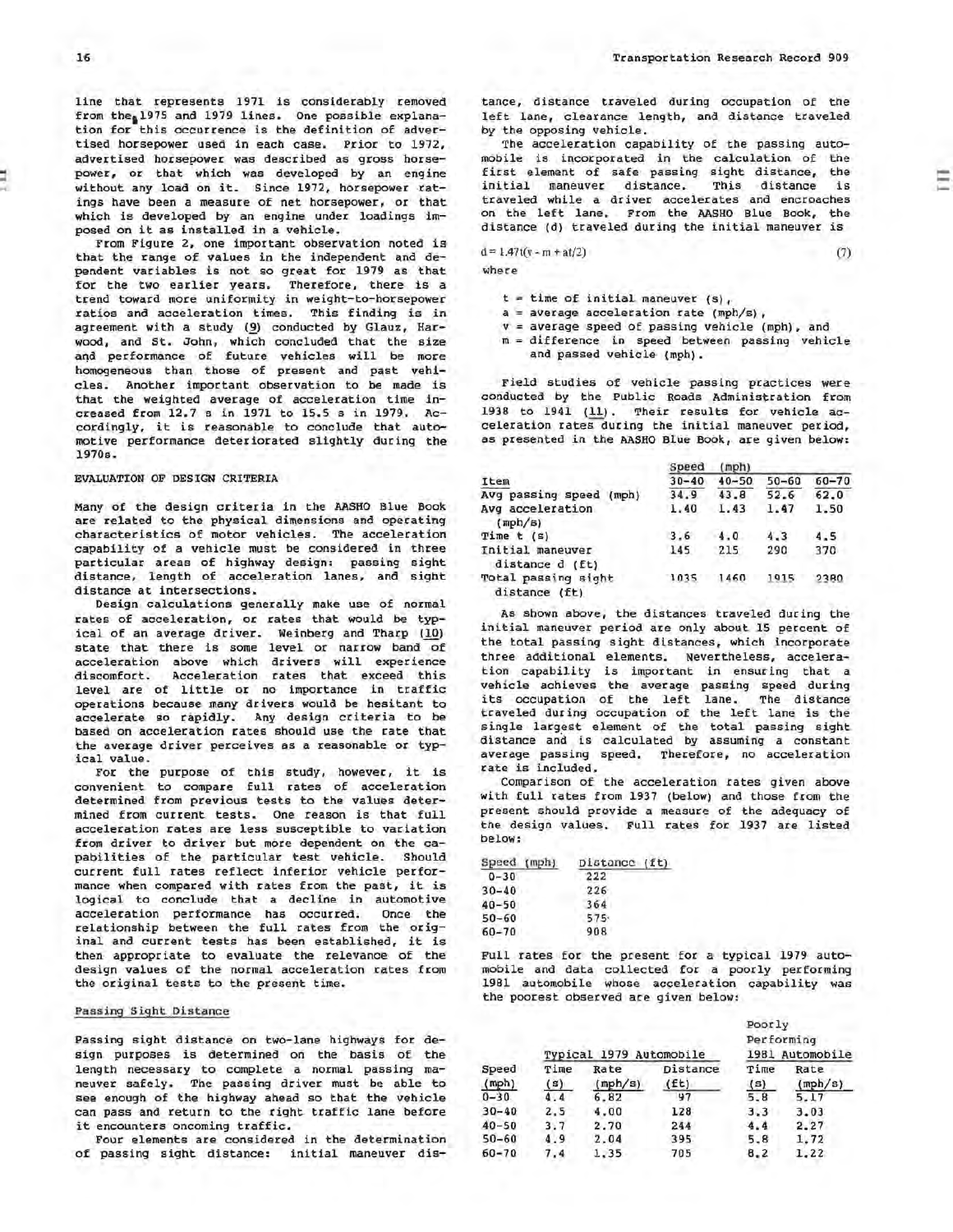Figure 3. Normal and full acceleration rates for range of speeds.



Figure 4. Distances traveled during full acceleration for range of speeds for average 1979 automobile.



For example, maximum acceleration rates of 1.5 mph/s could be exceeded up to a speed of approximately 52 mph in the 1937 full-acceleration design test, as shown in Figure 3. However, a typical 1979 automobile could exceed this acceleration rate until around 64 mph and a poorly performing 1981 car exceeded the rate until reaching 60 mph. Consequently, the ability of these automobiles to maintain a given acceleration rate at a higher speed when compared with those used in the original tests<br>has introduced an added safety factor in the introduced an added safety factor in the passing-sight-distance design values.

# Length of Acceleration Lane

The length of an acceleration lane is based on several related factors. These factors include the speed at which drivers enter the acceleration lane, the speed at which drivers merge into the main traffic stream, and the distance required to accelerate between these two speeds. The distance is a function of the acceleration capability of the automobile and the extent to which its driver makes use of that capability.

The recommended lengths of acceleration lanes were determined by using test data that were compiled by the Bureau of Public Roads in 1937 (12). The data used for design purposes are normal acceleration rates since full acceleration rates are seldom used by drivers in any particular situation. Nevertheless, the adequacy of the design criteria may be tested by comparing the distances traveled<br>under full acceleration rates then and now. If under full acceleration rates then and now. recent acceleration lengths are shorter than those determined by using 1937 data, the conclusion may be reached that the distances traveled under normal acceleration would be adequate and contain an additional safety factor. However, should lengths based on current data be greater than the lengths used for design purposes, it would be necessary to consider adjustment of the design data.

The distances traveled under full acceleration over a range of speeds as determined by the Bureau of Public Roads (12) were shown above.

Full acceleration distances for an average 1979 automobile, based on collected data, are presented above and in Figure 4.

If we compare data from the two previous tabulations, it is evident that the average 1979 automobile accelerates to a particular speed in a much shorter distance than the average 1937 vehicle. For the speed change from O to 70 mph, the total distance is in fact about 32 percent shorter for the 1979 automobile than for the 1937 vehicle. Since these data reflect a considerable relative improvement in performance for the more recent automobile, it is reasonable to conclude that the distances under normal acceleration used for design purposes are sufficiently large~

Trucks and buses require longer distances to accelerate than do passenger cars. Pignataro (13, pp. 15-16) stated that the rate of acceleration for trucks is only 2-3 ft/s<sup>2</sup> as compared with 6-9<br>ft/s<sup>2</sup> for passenger cars. Wright and Paquette  $ft/s<sup>2</sup>$  for passenger cars. (14, p. 64) give a typical full acceleration rate of  $1.5 \text{ ft/s}^2$  for tractor-trailer trucks between 0 and<br>30 mph. Therefore, to base acceleration-lane Therefore, to base acceleration-lane lengths in most cases on the rates for trucks is inappropriate, because the lengths required would be inordinately great. Nevertheless, in places where there is a large percentage of truck traffic, it may be suitable to lengthen the acceleration lane as a traffic safety measure.

#### Sight Distance at Intersections

An important design criterion involving acceleration rates must be considered at intersections controlled by stop signs. The driver of a stopped vehicle must have sufficient sight distance along the through highway so that the driver is able to accelerate and clear the intersection before a vehicle on the through highway arrives at the intersection. The distance that must be traversed by the crossing vehicle is the sum of the distance from the front of the stopped vehicle to the near edge of the pavement plus the width of the through highway plus the over<sup>a</sup> ll length of the crossing vehicle.

The crossing time used in design calculations is the sum of the time required to accelerate across the intersection plus driver perception-reaction time. From the AASHO Blue Book, a perceptionreaction time of 2 s is assumed. The acceleration time varies with the individual driver and vehicle. However, under no circumstances should the time required to traverse the intersection under full vehicle acceleration be more than the time necessary for a vehicle to cover the minimum sight distance along the through highway.

The tests used in the AASHO Blue Book involving vehicle acceleration rates were conducted by the Bureau of Public Roads in 1937. The time-distance relationships as determined in its tests for both normal and full acce leration (curves A and C) are presented in Figure 5. As shown here for a given distance, acceleration times are approximately 15 percent shorter under full acceleration than under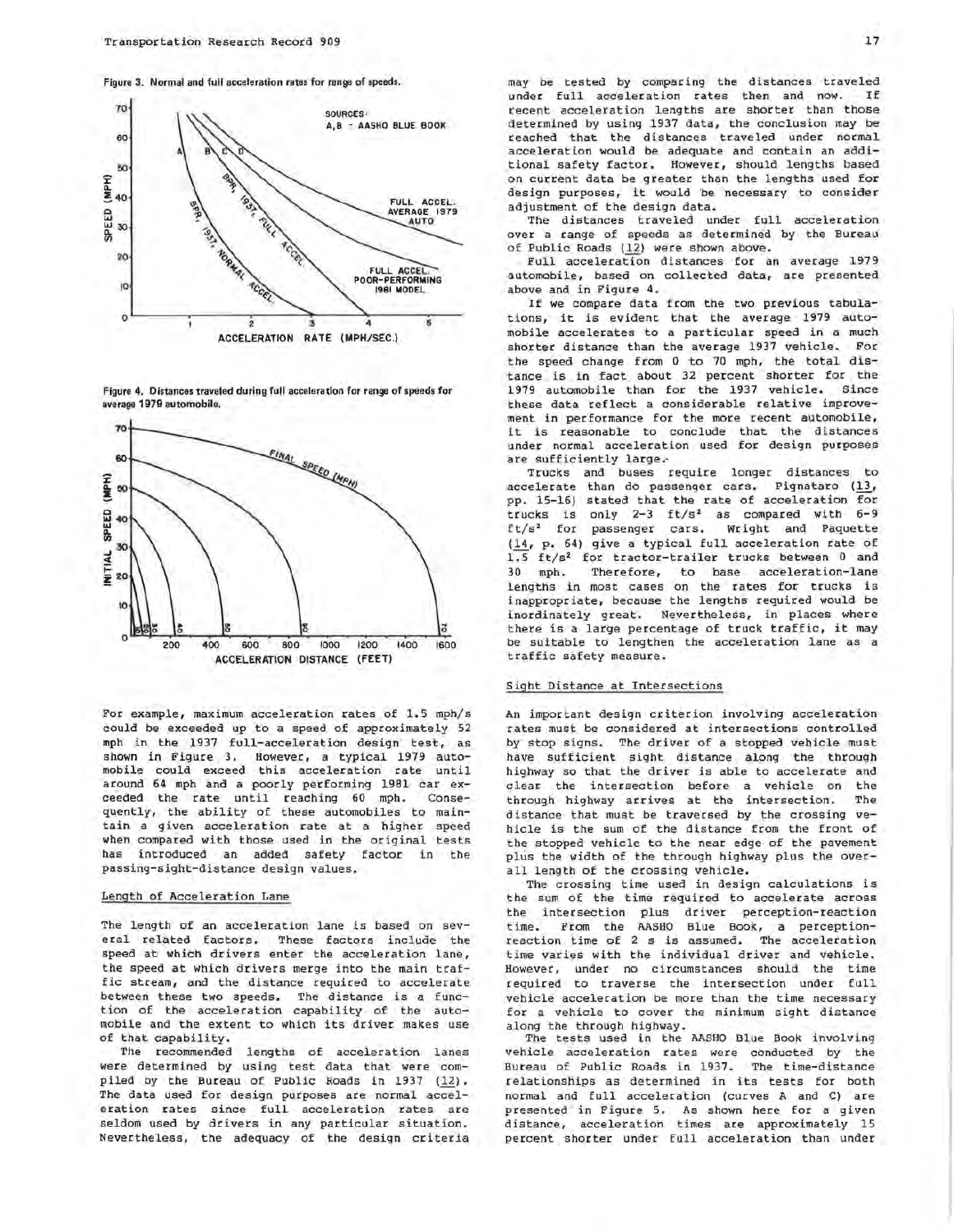18

. ..

Figure 5. Relationship between accelerated time and distance traveled during normal and full acceleration.



normal acceleration. As noted in the AASHO Blue Book, most drivers accelerate at a rate faster than normal, although few drivers operate at the maximum capability of their automobiles. Therefore, the relation used in design calculations (curve B) incorporates a slightly higher acceleration rate than normal. Hence, the design curve lies between the normal and full acceleration curves.

Curves representing full acceleration for a poorly performing 1981 model (curve D) and a typical 1979 automobile (curve E) are also included in Figure 5. These curves were computed by using the test data from selected magazines and the general-dynamics formula for accelerated motion (Equation 2). It is evident that acceleration times under full throttle for both of these models are shorter than those from the 1937 tests. Furthermore, acceleration times are 33 percent shorter for the typical 1979 automobile over a given distance than for the assumed design passenger vehicle. Even for the poorly performing 1981 model, acceleration times are approximately 23 percent shorter than for the design vehicle.

Consequently, since the full acceleration capability is greater for a typical 1979 automobile and a poorly performing 1981 model than for the design vehicle, it follows that the assumed curve for the design passenger vehicle is appropriate. If either of the recent curves had shown inferior performance when compared with the 1937 full-acceleration curve, a further investigation and possible revision of the design curve would have been appropriate.

Accordingly, it is not recommended that the curve be upgraded to reflect an acceleration rate that is faster than the one currently used for design. Because of their relatively poor acceleration capabilities, single-unit and tractor-trailer trucks, which are part of almost any traffic stream, must also be considered. Ivey (15) stated that the percentage of trucks in the traffic stream is expected to increase from 17 percent in 1978 to 34 percent in 1990. Therefore, it would be inappropriate to institute an upgraded design curve that would not be consistent with the projected increase in trucks on the highways.

In summary, the existing AASHO design criteria involving acceleration rates were found to be adequate for current design use. Although there has been some deterioration in automotive acceleration performance during the past decade, it has not occurred to the extent that the design criteria exceed

Ξ

current vehicle capability and thus pose a safety hazard. In fact, the AASHO design criteria remain adequate because they are based on data prior to the 1950s, a period distinguished by significant advancements in automotive technology and vehicle performance •

#### SUMMARY AND CONCLUSIONS

The primary purpose of this study was to determine whether the acceleration capability of passenger vehicles had changed significantly over the past decade. The objectives of this study were to analyze AASHO Blue Book design criteria that involved acceleration rates and evaluate their relevance to current performance trends.

The average American automobile has undergone significant changes in recent years. Sales of compact and subcompact automobiles now exceed those of full-sized automobiles. Six-cylinder **engines have**  now replaced V-8 engines as the most popular engine choice. Many other innovations have recently been incorporated into new automobiles, mostly in an effort to meet federal mandates and consumer demand for more fuel-efficient automobiles.

The test data used in this study **were** extracted from popular magazines that regularly report automotive performance data. A special effort was made to select data for vehicles that were believed to be equipped in a typical manner for each of the particular models being tested. Weighting factors were calculated based on model sales in an attempt to give emphasis to the most popular car models during a given year. The acceleration data were collected and weighted for two maneuvers: (a) acceleration from 45 to 65 mph and (b) acceleration from O to 60 mph.

From the analysis of the data collected in this study, the following conclusions can be made:

1. Acceleration times required for two speedchange maneuvers increased between 1971 and 1979. The time required for acceleration from 45 to 65 mph increased 18 percent, from 8.4 sin 1971 to 9.9 sin 1979. The time required to accelerate from O to 60 mph increased from 12.7 s in 1971 to 15.5 s in 1979. Consequently, there has been a definite reduction in the acceleration capability\_ of the average passenger vehicle during the past decade.

2. The simple linear regression analysis showed that there was a significant relationship between acceleration time and the weight-to-horsepower ratio. For model year 1979, there was a narrower range in these two variables than for 1971 or 1975. Therefore, it is reasonable to conclude that a trend toward more uniformly performing automobiles has emerged. This trend could possibly be attributed to the virtual disappearance of fast, high-performance automobiles.

3. Full acceleration rates at any given speed were greater for an average 1979 automobile and a poorly performing 1981 automobile than for the **aver**age of several models tested in 1937. Therefore, the acceleration rates used in calculating minimum<br>passing sight distances are still adequate. The passing sight distances are still adequate. passing sight distance criteria of AASHO remain applicable to the current conditions.

4. Distance traveled under full acceleration by an average 1979 automobile was 32 percent shorter for a speed change of 0-70 mph than for the 1937 design passenger vehicle. The greater acceleration capability of the modern automobile indicates that the distances traveled under normal acceleration in 1937 are amply large. Hence, the AASHO acceleration-lane design criteria are still applicable to current vehicle performance characteristics.